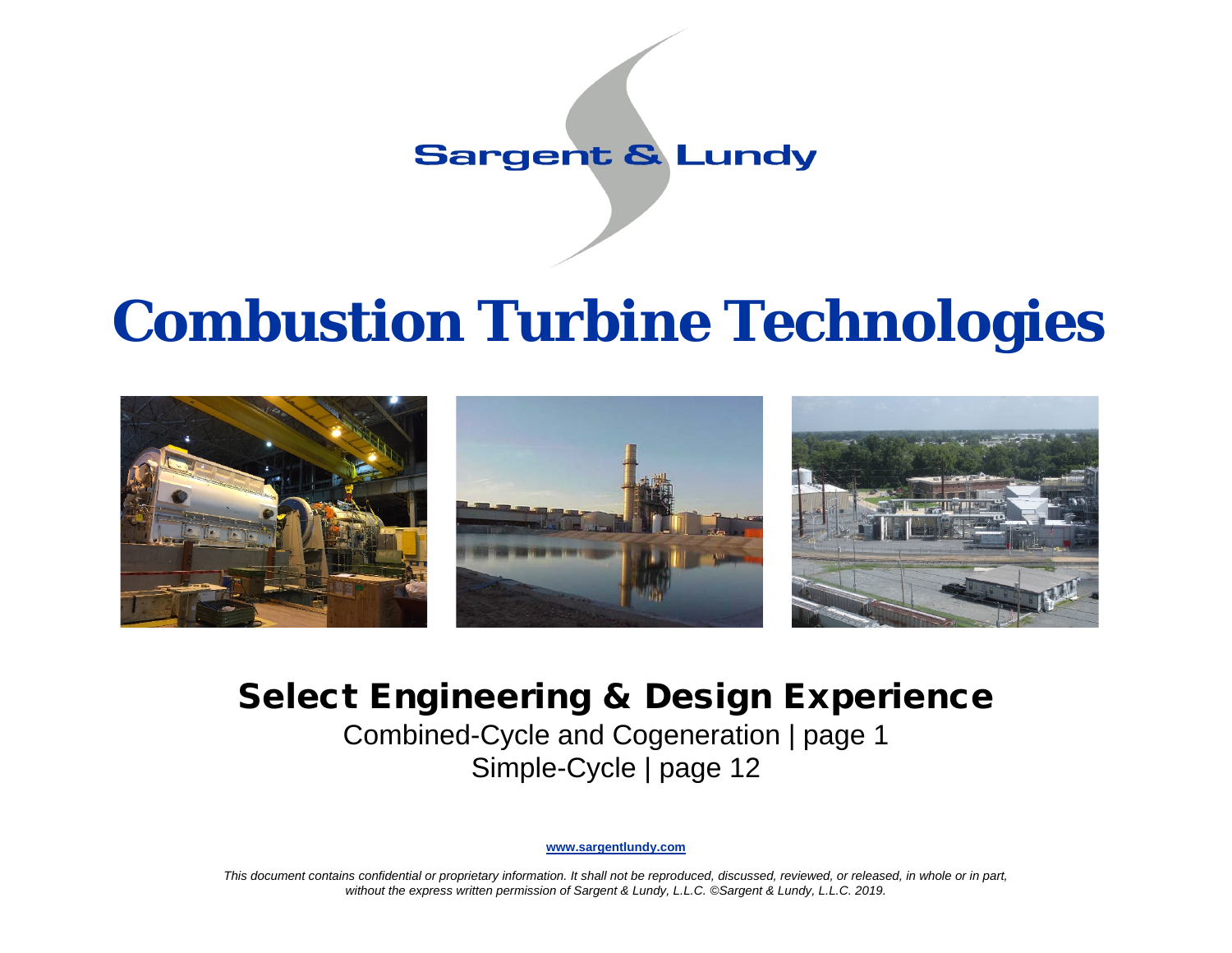## **Combustion Turbine Qualifications Summary**

Sargent & Lundy has provided design services and owner's engineering, repowering, and related services, for more than 180 combustion turbine projects around the world, primarily combined-cycle and simple-cycle technologies, representing more than 37,000 MW of capacity.

Our experience encompasses combustion turbines, steam turbines, and heat recovery steam generators provided by all the major suppliers/original equipment manufacturers (OEMs) for 50-Hz and 60-Hz grids. From this breadth of conceptual and detailed design experience, we maintain a living database of equipment capital costs applicable to a wide range of plant and equipment configurations.

### **Project Locations Worldwide**



Nigeria Panama Peru **Philippines** Saudi Arabia Singapore South Korea Russia **Thailand Turkey Turkmenistan** United Arab Emirates United Kingdom United States Venezuela

**Sargent & Lundy** 

#### **[www.sargentlundy.com](http://www.sargentlundy.com/)**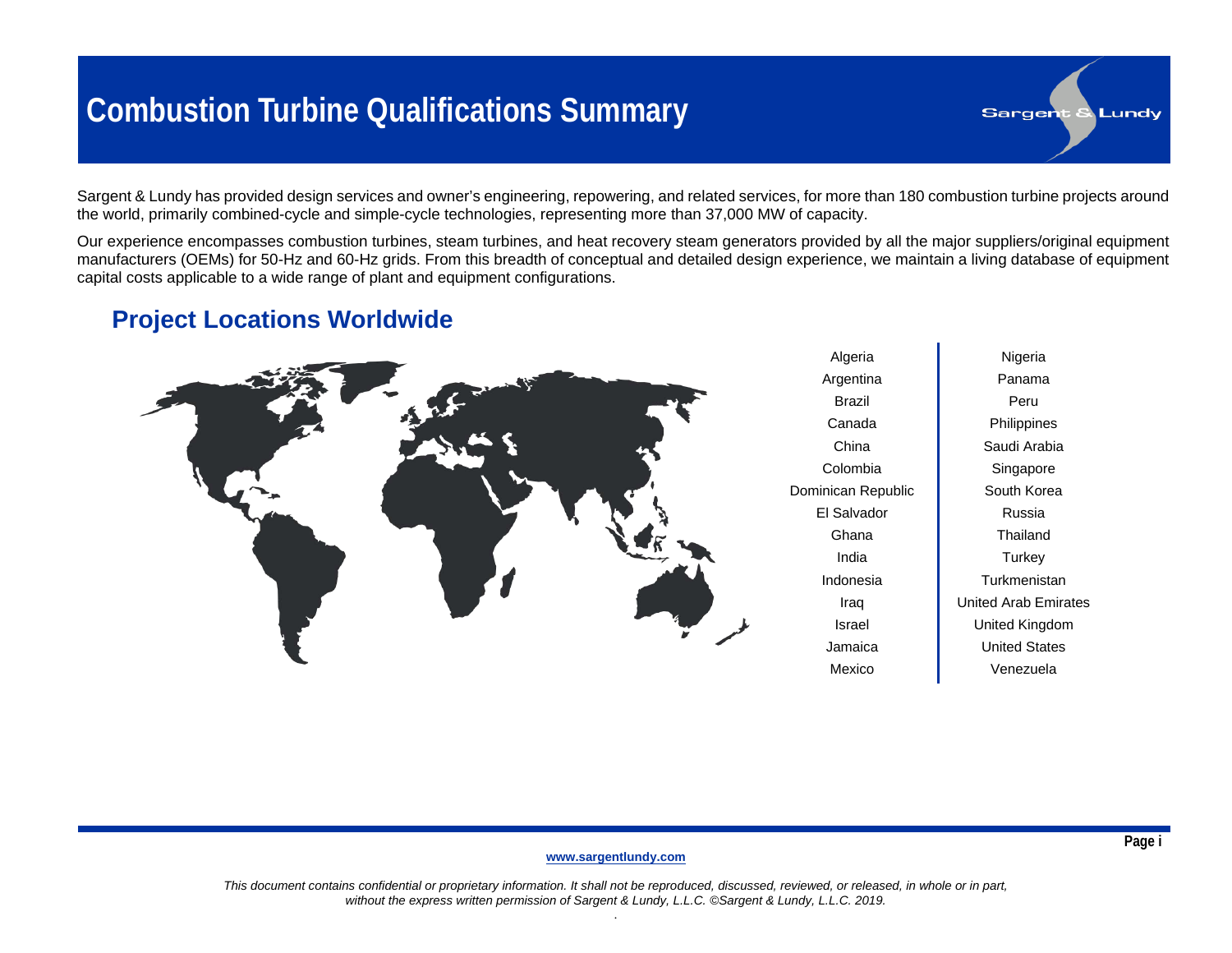

### **Experience with all Major Combustion Turbine OEMs and Models**

| ABB              | GT11N2, GT24, GT26                                                                                                                                                         |
|------------------|----------------------------------------------------------------------------------------------------------------------------------------------------------------------------|
| General Electric | Frame 5, LM1800, LM2500, LM6000, LMS100, 6B.03, 6F.03, 7E.03, 7F.03, 7F.04, 7F.05, 7H and 9H (original GE H-Class),<br>7HA.01, 7HA.02, 9E.03, 9F.03                        |
| Mitsubishi       | H-100, M501DA, M501F, M501GAC, M501J, M501JAC, M701D, M701F                                                                                                                |
| Pratt & Whitney  | FT8. FT4000                                                                                                                                                                |
| Rolls-Royce      | RB211, Trent                                                                                                                                                               |
| Siemens          | SGT-800, SGT6-3000E (W501D5A), SGT6-5000F (W501F), SGT6-6000G (W501G no longer in production), SGT6-2000E (V84.2),<br>SGT6-4000F (V84.3A), SGT5-4000F (V94.3A), SGT6-8000H |

**[www.sargentlundy.com](http://www.sargentlundy.com/)**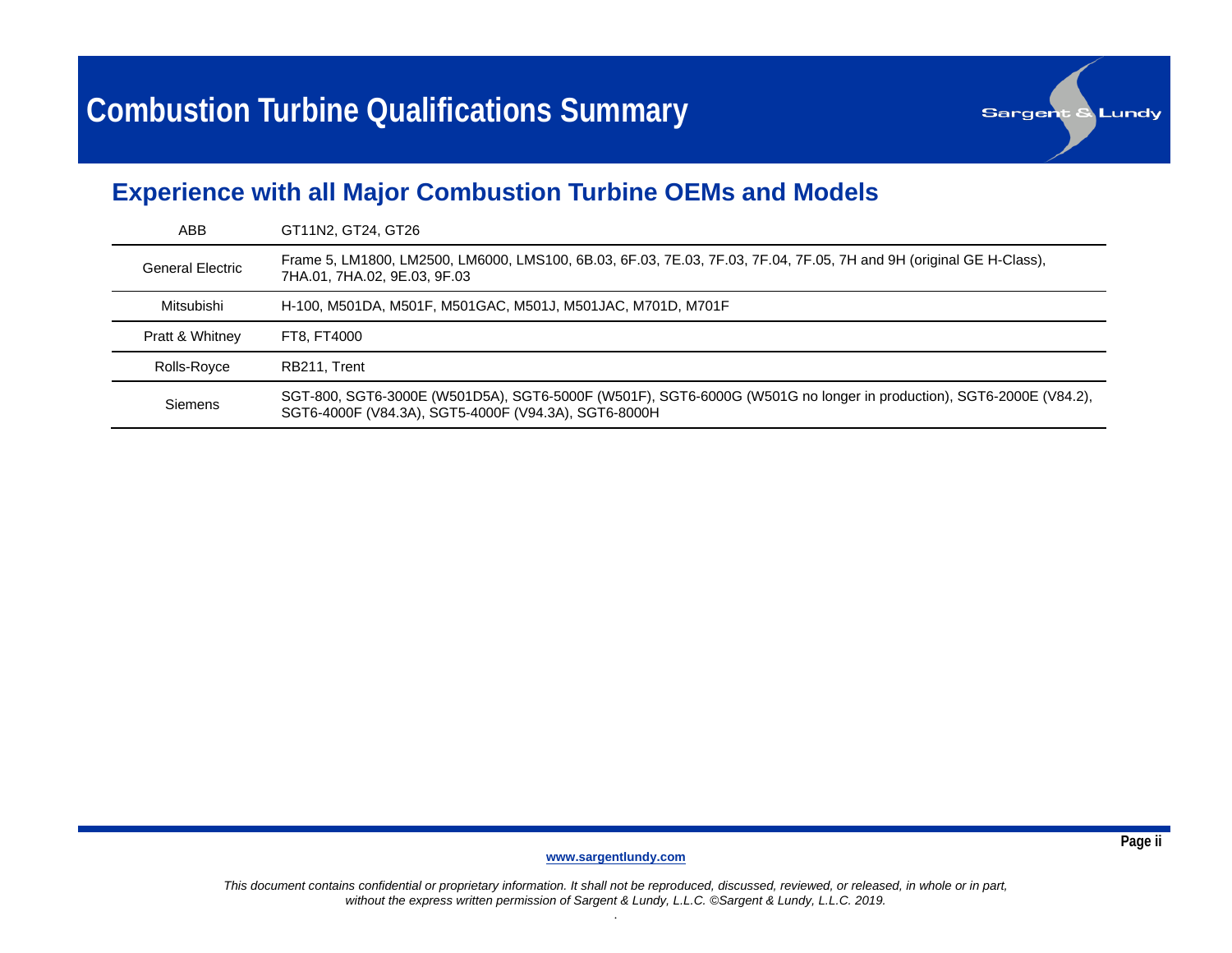### **Big Bend Modernization Project**

| <b>Client</b>        | Tampa Electric Compa |
|----------------------|----------------------|
| Location             | Apollo Beach, FL     |
| <b>Plant Type</b>    | СC                   |
| Fuel                 | Natural gas          |
| <b>Size</b>          | 1090 MW              |
| <b>Configuration</b> | 2x2x1                |
| CТ                   | <b>GE 7HA.02</b>     |
| COD                  | 2023                 |
|                      |                      |

This project entails converting Unit 1 from firing coal to firing natural gas. The work includes the associated transmission and interconnection facilities, as well as natural gas infrastructure. The existing condenser and circulating water system will be refurbished and reused and water intake systems will be modified for 316b rule compliance. The existing coal-fired Unit 2 will be retired. Sargent & Lundy's project scope spans detailed engineering, design, procurement, project management, and onsite construction management/commissioning oversight. Simple-cycle operation of the new combustion turbines is scheduled for 2021, with combinedcycle operation of the repowered steam turbine slated for 2023.



**Sargent & Lundy** 

### **Delta Energy Center (Combined-Cycle and Simple-Cycle)**

| <b>Client</b>        | Lansing Board of<br>Water & Light |
|----------------------|-----------------------------------|
| Location             | Lansing, MI                       |
| <b>Plant Type</b>    | CC and SC                         |
| Fuel                 | Natural gas                       |
| Size                 | 250 MW                            |
| <b>Configuration</b> | 2x2x1 CC / 1x0 SC                 |
| CТ                   | Siemens SGT-800                   |
| COD                  | 2020                              |

We provided owner's engineering/technical advisory services for development of a new natural gas 2x2x1 combined cycle and 1x0 simple cycle (installed indoors in a common building) with combustion turbine bypass stacks, wet cooling tower, and 138-kV switchyard. Our services included site selection; development of general arrangement, piping and instrumentation diagrams (P&IDs), and single-line, and specifications; procurement support for major equipment; detailed design engineering; and construction management contracts. We also supported the client with natural gas and transmission interconnection agreements, environmental permit applications, and review of basic and detailed engineering.



#### **[www.sargentlundy.com](http://www.sargentlundy.com/)**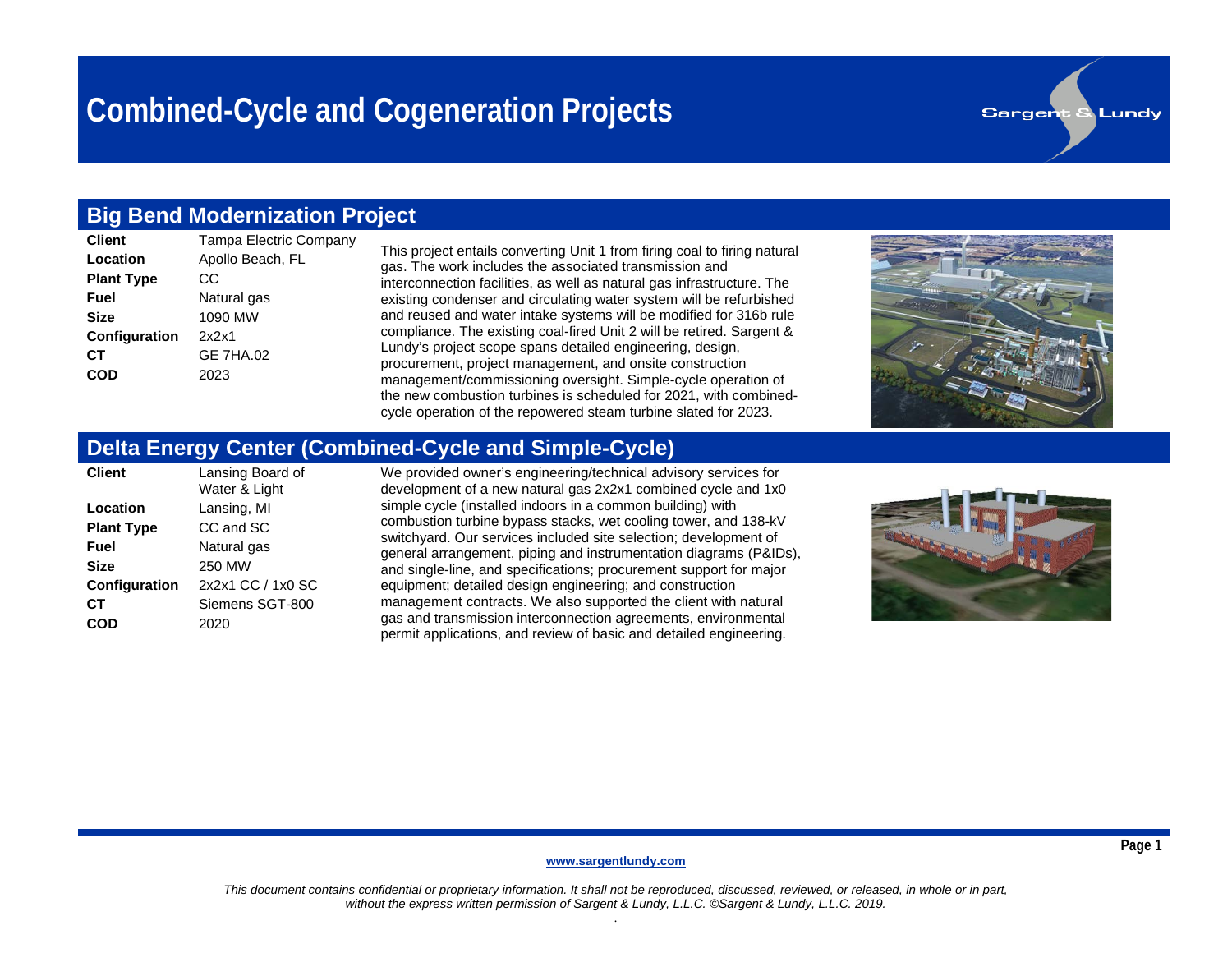### **Kings Mountain Energy Center**

| <b>Client</b>     | Gemma Power Systems |
|-------------------|---------------------|
| Location          | Kings Mountain, NC  |
| <b>Plant Type</b> | СC                  |
| Fuel              | Natural gas         |
| <b>Size</b>       | 475 MW              |
| Configuration     | 1x1x1               |
| CТ                | MHPSA M501GAC       |
| COD               | 2018                |

Sargent & Lundy provided complete engineering design in support of Gemma's EPC contract, including balance-of-plant (BOP) and engineered equipment specifications. Design features and systems included auxiliary boiler, condenser, mechanical-draft cooling tower, electrical, instrumentation and control (I&C), distributed control system (DCS), water treatment, wastewater, fire protection, and evaporative cooling. The other major equipment included Vogt heat recovery steam generator and Toshiba steam turbine.



**Sargent & Lundy** 

#### **Mary-3**

| <b>Client</b>     | TechnoVision     |
|-------------------|------------------|
| Location          | Turkmenistan     |
| <b>Plant Type</b> | CС               |
| Fuel              | Natural gas      |
| <b>Size</b>       | 1574 MW          |
| Configuration     | $(2)$ 2x2x1      |
| CТ                | <b>GE 9FA.03</b> |
| COD               | 2018             |

The overall EPC scope included design, supply, and installation of combustion turbines, heat recovery steam generators, steam turbines, and other associated plant equipment, as well as necessary site work. Collaborating with TechnoVision, Sargent & Lundy was responsible for all mechanical, electrical, and I&C equipment detailed design, in close collaboration with TechnoVision and the Turkish EPC.



### **Middletown Energy Center**

| <b>Client</b>        | <b>Gemma Power Systems</b> |
|----------------------|----------------------------|
| Location             | Middletown, OH             |
| <b>Plant Type</b>    | CС                         |
| Fuel                 | Natural gas                |
| <b>Size</b>          | 475 MW                     |
| <b>Configuration</b> | 1x1x1                      |
| CТ                   | MHPSA M501GAC              |
| COD                  | 2018                       |

Sargent & Lundy provided complete engineering design in support of Gemma's EPC contract, including balance-of-plant (BOP) and engineered equipment specifications. Design features and systems included auxiliary boiler, condenser, mechanical-draft cooling tower, electrical, instrumentation and control (I&C), distributed control system (DCS), water treatment, wastewater, fire protection, and evaporative cooling. The other major equipment included Vogt heat recovery steam generator and Toshiba steam turbine.



#### **[www.sargentlundy.com](http://www.sargentlundy.com/)**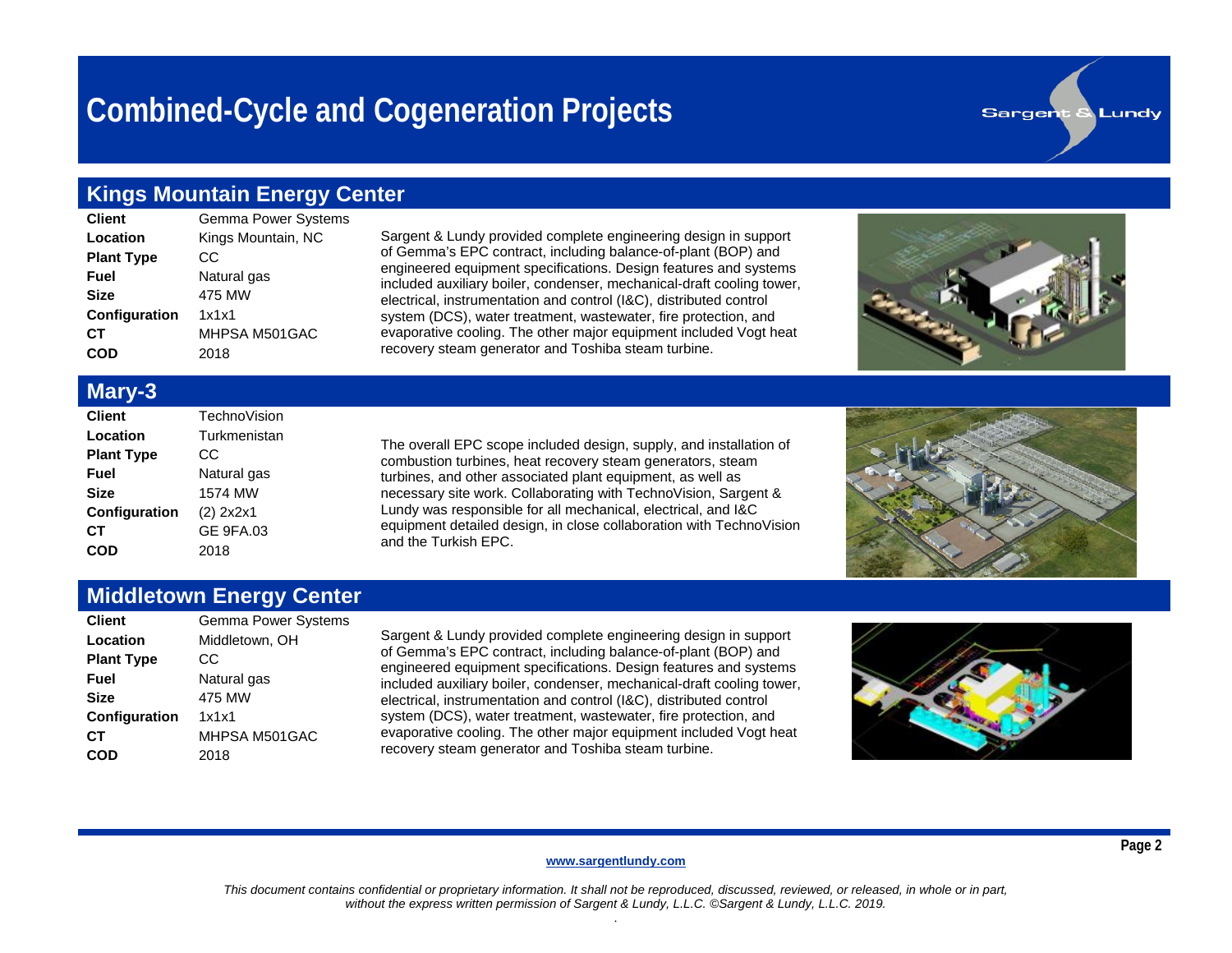### **Qassim II, III**

| <b>Client</b>     | National Contracting Co.  |
|-------------------|---------------------------|
| Location          | Saudi Arabia              |
| <b>Plant Type</b> | CС                        |
| Fuel              | Natural gas               |
| <b>Size</b>       | 1140 MW total site output |
| Configuration     | $(3)$ 4x4x1               |
| CТ                | GE 7001EA (12)            |
|                   | 2018                      |

As the consulting engineer for the EPC contractor, National Contracting Company, Sargent & Lundy performed detailed engineering design and provided procurement support for expanding the plant capacity through conversion from simple-cycle to combined-cycle operation. The Block C conversion included one new steam turbine and one 25-cell air-cooled condenser. The Block A conversion included two new steam turbines and two 25-cell air-cooled condensers. The project added 440 MW increasing the total output of the site to 1,140 MW.



**Sargent & Lundy** 

### **Umm Al Houl Power (UHP) Independent Water and Power Project (IWPP)**

| <b>Client</b>        | Samsung C&T        |
|----------------------|--------------------|
| Location             | Doha, Qatar        |
| <b>Plant Type</b>    | CC cogeneration    |
| Fuel                 | Natural gas        |
| <b>Size</b>          | 2520 MW            |
| <b>Configuration</b> | (2)3x3x2           |
| CТ                   | Siemens SGT5-4000F |
| COD                  | 2018               |

The UHP IWPP has a rated output of approximately 2,520 MW net electrical power and produces low-pressure and medium-pressure extraction steam for a total desalination water production of approximately 136.5 million of imperial gallons per day (MIGD). The power plant supplies sufficient LP steam to the adjacent multi-stage flash (MSF) desalination plant to produce approximately 76.5 MIGD of potable water. A reverse osmosis (RO) plant produces the remaining 60 MIGD of potable water. Sargent & Lundy's scope of work included mechanical and I&C engineering of primary plant systems and involved preparing calculations, P&IDs, system descriptions, overall control philosophy, and electrical system studies in support of EPC contractor SC&T.



### **Wildcat Point Generation Facility**

| <b>Client</b>        | Old Dominion Elec. Coo |
|----------------------|------------------------|
| Location             | Rising Sun, MD         |
| <b>Plant Type</b>    | СC                     |
| Fuel                 | Natural gas            |
| <b>Size</b>          | 1000 MW                |
| <b>Configuration</b> | 2x1                    |
| CТ                   | MHI 501GAC (2)         |
| COD                  | 2018                   |
|                      |                        |

op. The Wildcat Point EPC project was awarded to White Oak Power Constructors, the JV of Sargent & Lundy and PCL Industrial Construction Company, in June 2014. Sargent & Lundy's portion of the project scope included all detailed design, engineered equipment procurement, commissioning, and JV executive management. Major equipment purchased by the owner and assigned to the JV included two MHI 501GAC combustion turbines, two Alstom heat recovery steam generators, one Alstom steam turbine, and SMIT generator step-up transformers. The facility is on an existing operating site with four combustion turbines.



#### **[www.sargentlundy.com](http://www.sargentlundy.com/)**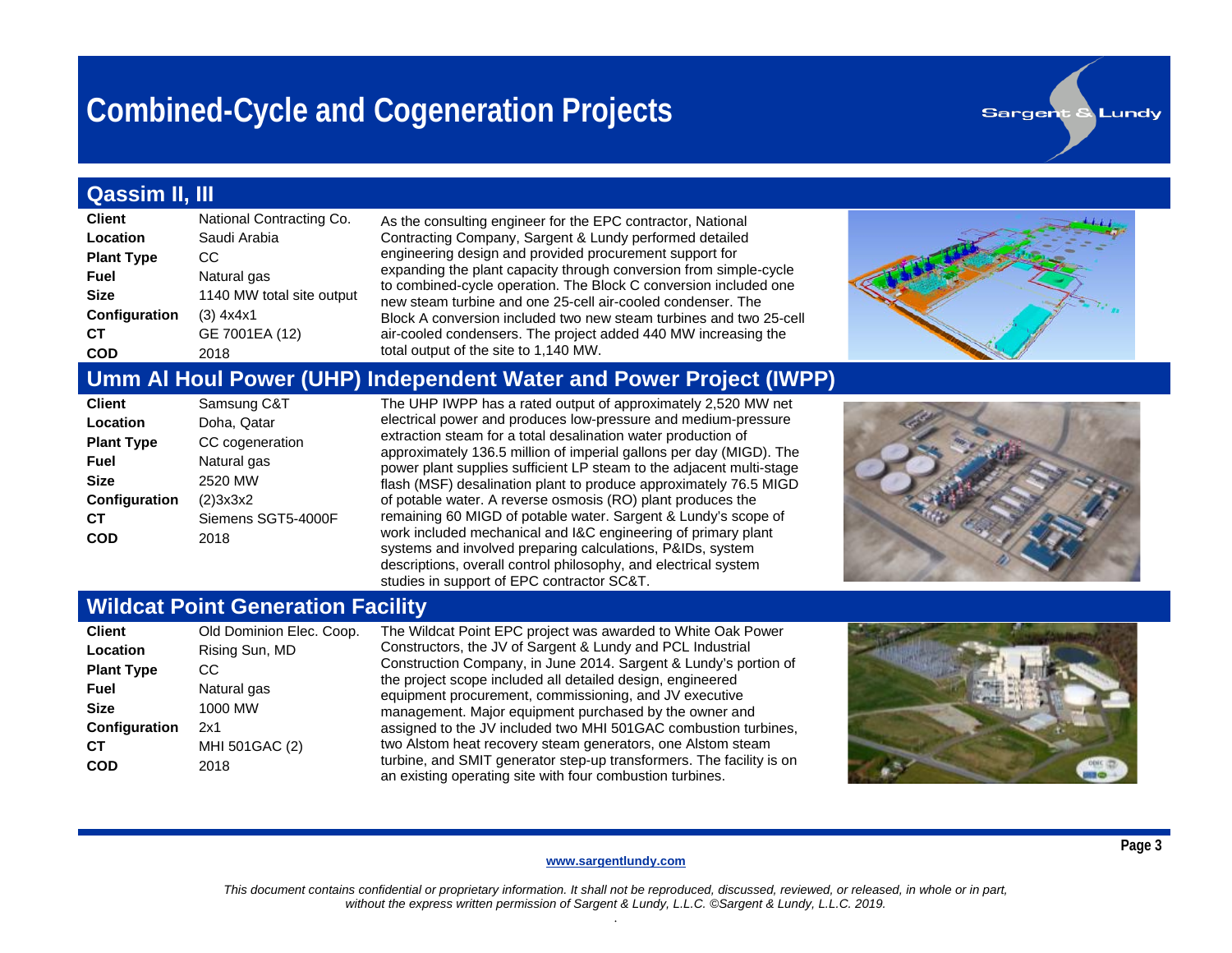#### **Kirikkale**

| <b>Client</b>     | Samsung C&T       |
|-------------------|-------------------|
| Location          | Kirikkale, Turkey |
| <b>Plant Type</b> | CС                |
| Fuel              | Natural gas       |
| <b>Size</b>       | 950 MW            |
| Configuration     | 2x2x1             |
| CТ                | Alstom GT26       |
| COD               | 2017              |

The project has a rated output of approximately 950 MW net electrical power. Sargent & Lundy services encompassed mechanical and I&C engineering of primary plant systems and involved preparing calculations, P&IDs, system descriptions, logic diagrams, control philosophies, and electrical system studies in support of the EPC contractor SC&T.

#### **Rabigh 2 IPP DRM**

| <b>Client</b>        | Samsung C&T     |
|----------------------|-----------------|
| Location             | Rabigh, KSA     |
| <b>Plant Type</b>    | СC              |
| Fuel                 | Natural gas     |
| Size                 | 2060 MW         |
| <b>Configuration</b> | (3)2x2x1        |
| CТ                   | Siemens         |
|                      | SGT6-5000F5(EE) |
| con                  | 2017            |

The Rabigh IPP project has a rated output of approximately 2,060 MW net electrical power. Sargent & Lundy's project scope encompassed mechanical and I&C engineering of primary plant systems and involved preparing calculations, P&IDs, system descriptions, logic diagrams, control philosophies, and electrical system studies in support of the EPC contractor SC&T.

**Sargent & Lundy** 

#### **Carty**

| <b>Client</b>     | Abeinsa/Abengoa   |
|-------------------|-------------------|
| Location          | Portland, OR      |
| <b>Plant Type</b> | CС                |
| Fuel              | Natural gas       |
| Size              | 440 MW            |
| Configuration     | 1x1x1             |
| CТ                | <b>MHI 501GAC</b> |
| COD               | 2016              |
|                   |                   |

In support of Abeinsa's contract obligations, Sargent & Lundy provided complete engineering and design, including BOP and engineered-equipment specifications. The major components were supplied by Mitsubishi Power Systems Americas, Inc. Key design features included auxiliary boiler, selective catalytic reduction (SCR) and carbon dioxide  $(CO<sub>2</sub>)$  control systems, condenser, mechanicaldraft cooling tower, electrical and I&C systems, DCS, water supply and treatment system, wastewater system, and fire protection system. Provisions were made for an additional unit of equal size.



#### **[www.sargentlundy.com](http://www.sargentlundy.com/)**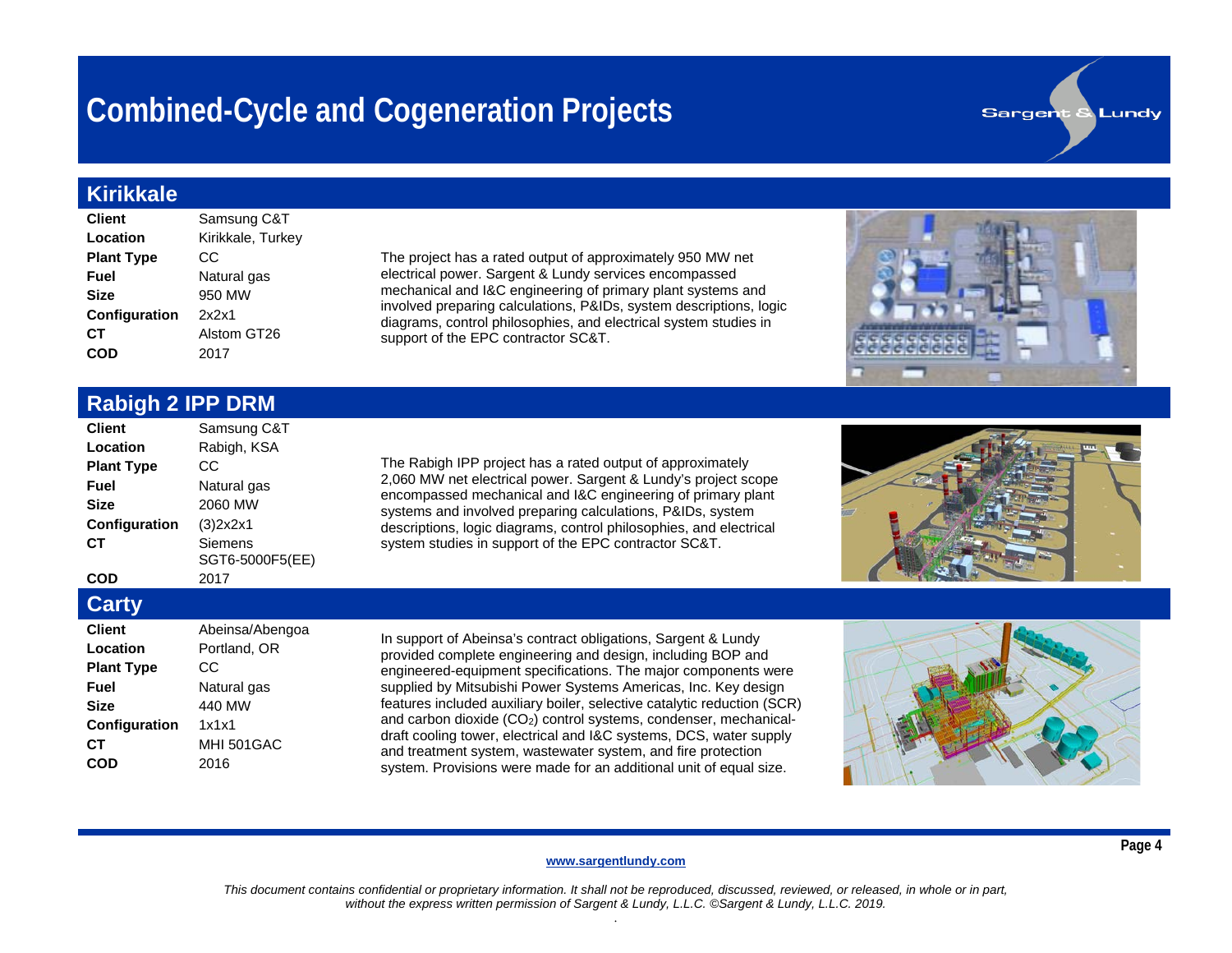#### **Qurayyah IPP 1-6**

| <b>Client</b>     | Samsung C&T            |
|-------------------|------------------------|
| Location          | Saudi Arabia           |
| <b>Plant Type</b> | CС                     |
| Fuel              | Natural gas/diesel oil |
| <b>Size</b>       | 4000 MW                |
| Configuration     | 6 blocks, 2x2x1        |
| CТ                | SGT6-PAC 5000F         |
| COD               | 2015                   |

Sargent & Lundy's project scope entailed the detailed design of the power block and BOP facilities. This included preparing technical specifications for purchase of equipment and commodities, system studies and calculations, P&IDs, flow diagrams, schematics, equipment location general arrangements, 3D model, as-builts, and equipment, valve, and cable lists.

### **GMR (S) Energy**

| <b>Client</b>     | Samsung C&T     |
|-------------------|-----------------|
| Location          | Singapore       |
| <b>Plant Type</b> | СC              |
| Fuel              | Gas/diesel 2    |
| <b>Size</b>       | 2x400           |
| Configuration     | 2 blocks, 1x1x1 |
| CТ                | SGT5-4000F      |
| COD               | 2014            |

The 800-MW combined-cycle facility is located on Jurong Island and is Singapore's first privately owned power plant. The facility includes two 1x1x1 power blocks and fires regasified liquefied natural gas (LNG). The owner/developer is Indian infrastructure conglomerate GMR Energy, who awarded the project's EPC contract to the consortium of Samsung C&T and Siemens. Sargent & Lundy supported Samsung C&T by providing mechanical BOP engineering, design, and specifications.

#### **Ras Al-Khair Power and Desalination Plant (Combined-Cycle and Simple-Cycle)**

| <b>Client</b>        | <b>SEPCOIII</b>        |
|----------------------|------------------------|
| Location             | Saudi Arabia           |
| <b>Plant Type</b>    | CC/SC and desalination |
| Fuel                 | Natural gas            |
| Size                 | 2400 MW                |
| <b>Configuration</b> | 5 CC blocks, 2x2x1/    |
|                      | 1 SC block             |
| CТ                   | Siemens SGT6-5000      |
| COD                  | 2014 (CC) / 2013 (SC)  |

Sargent & Lundy's support to the EPC contractor included BOP engineering and design and procurement specifications; detailed vendor drawing reviews; and coordination for equipment and material delivery and for construction, as requested. We were tasked with meeting the challenges of confirming and finishing detailed engineering that was begun by other parties, as well as integrating previous equipment purchases, including all mechanical and electrical interconnecting. The engineering scope of work was accelerated due to multiple changes in contract participants.



#### **[www.sargentlundy.com](http://www.sargentlundy.com/)**

*This document contains confidential or proprietary information. It shall not be reproduced, discussed, reviewed, or released, in whole or in part, without the express written permission of Sargent & Lundy, L.L.C. ©Sargent & Lundy, L.L.C. 2019. .*

# **Sargent & Lundy**

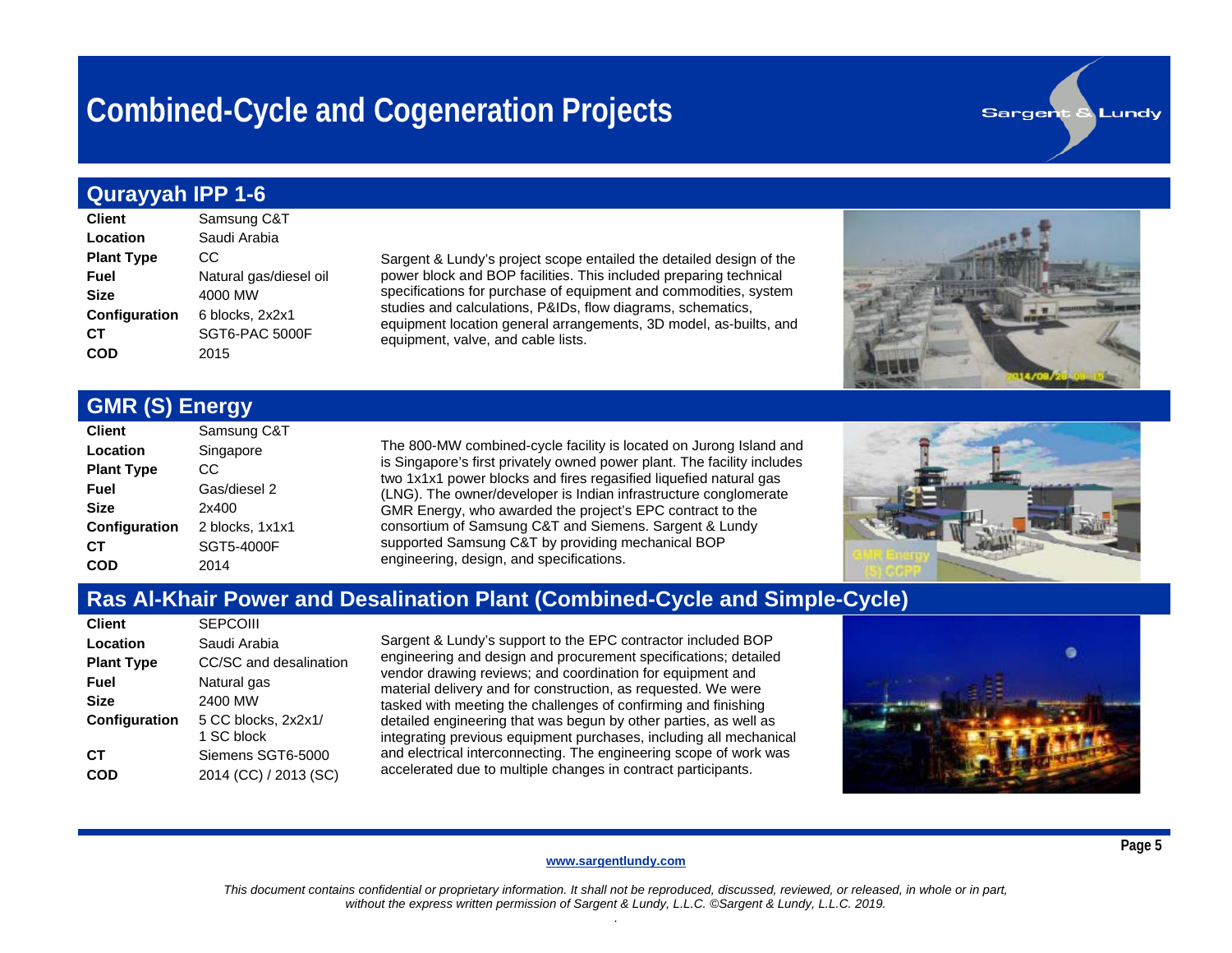#### **Confidential Combined-Cycle Plant**

| <b>Client</b>        | Confidential     |
|----------------------|------------------|
| Location             | Middle Fast      |
| <b>Plant Type</b>    | CС               |
| Fuel                 | Gas/diesel no. 2 |
| <b>Size</b>          | 800 MW           |
| <b>Configuration</b> | 2x(6x6x1)        |
| CТ                   | GE LM6000 (12)   |
|                      | (SPRINT)         |
| COD                  | 2013             |

We provided design engineering and procurement services for a new combined-cycle facility, including a gas-insulated substation, located in the Middle East. Both independent blocks (Blocks 1 and 2) consist of six dual-fired GE LM6000 SPRINT combustion turbines, six once-through steam generators (OTSGs), and one steam turbine. The plant was designed to burn natural gas and includes a four-stroke black start diesel generator.

**Sargent & Lundy** 

#### **Edwardsport Integrated Gasification Combined Cycle (IGCC)**

| <b>Client</b>     | Duke Energy     |
|-------------------|-----------------|
| Location          | Edwardsport, IN |
| <b>Plant Type</b> | IGCC            |
| Fuel              | Gas             |
| <b>Size</b>       | 630 MW          |
| Configuration     | 2x2x1           |
| CТ                | <b>GE 7FB</b>   |
| COD               | 2013            |

The project scope for the Edwardsport IGGC facility involved overall BOP engineering and design. This included raw water collection, treatment, and storage; grey water disposal; coal handling; potable water supply; auxiliary power supply and distribution; various underground piping and electrical infrastructure; fire protection; auxiliary fuel delivery; storm water drainage and collection; oil water collection and separation; DCS interface; and uninterruptible power supply system.



### **Deer Creek 1**

| <b>Client</b>        | <b>Basin Flectric</b><br><b>Power Cooperative</b> |
|----------------------|---------------------------------------------------|
| Location             | <b>Brookings County, SD</b>                       |
| <b>Plant Type</b>    | СC                                                |
| Fuel                 | Gas                                               |
| Size                 | 300 MW                                            |
| <b>Configuration</b> | 1x1x1                                             |
| CТ                   | <b>GF 7FA</b>                                     |
| COD                  | 2012                                              |
|                      |                                                   |

Project activities encompassed preliminary engineering, air modeling and permitting support, major equipment and BOP procurement, detailed plant design, and preparation of the construction general work contract specification and project integrated master schedule. The Deer Creek project qualified for Rural Utilities Service (RUS) funding, a division of the USDA. At the time, this was the first combined-cycle plant with the combustion turbine and steam turbine enclosed indoors. At the station dedication ceremony, the client's project manager stated that the project "…was done on time, under budget, and safely."



#### **[www.sargentlundy.com](http://www.sargentlundy.com/)**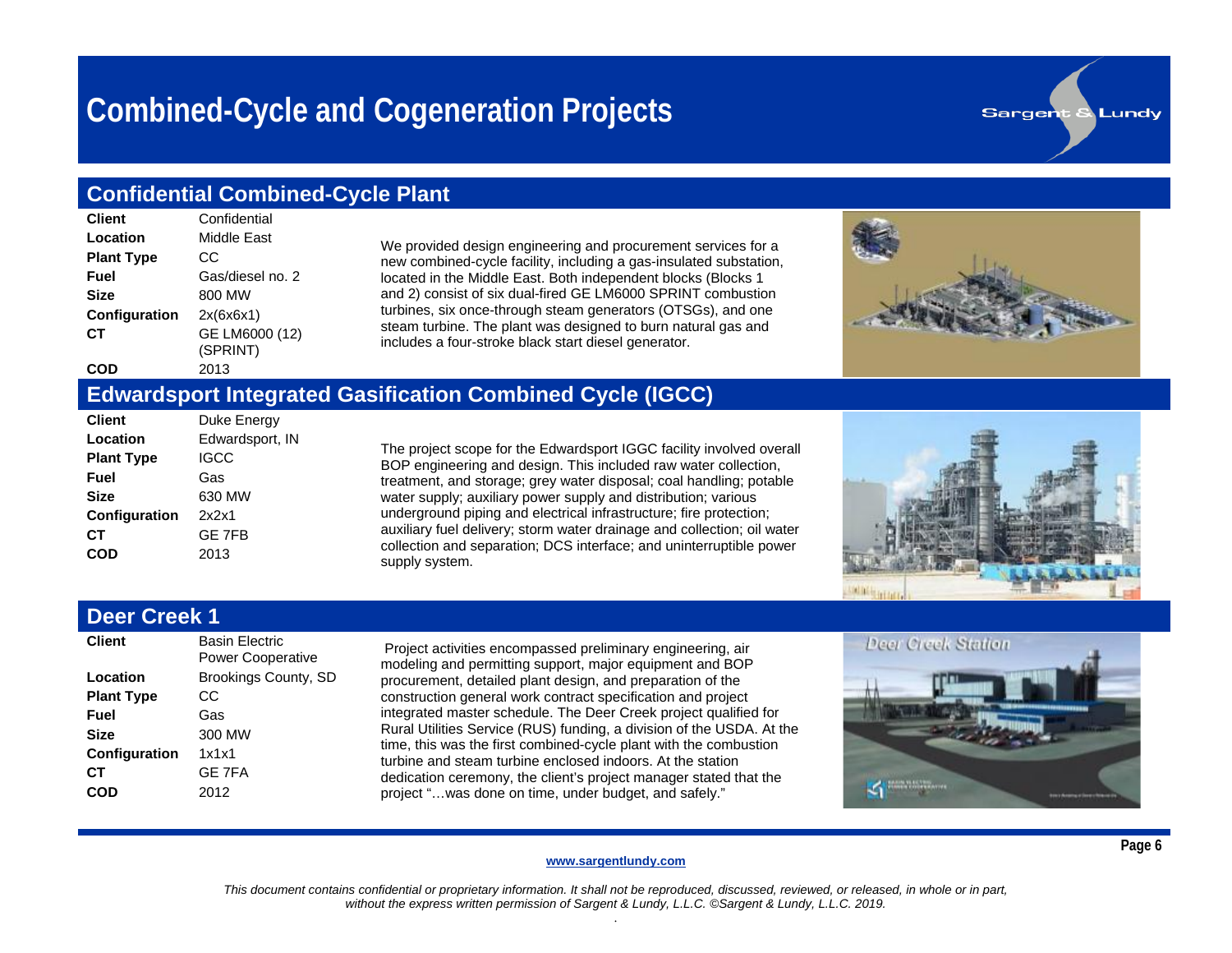#### **Dresden**

| <b>Client</b>        | AFP           |
|----------------------|---------------|
| Location             | Muskingum, OH |
| <b>Plant Type</b>    | СC            |
| Fuel                 | Gas and oil   |
| Size                 | 500 MW        |
| <b>Configuration</b> | 2x2x1         |
| CТ                   | <b>GE 7FA</b> |
| COD                  | 2012          |
|                      |               |

Sargent & Lundy's scope of work for the Dresden project involved the complete engineering and design and included preparing equipment specifications, providing procurement services, and significant input to the project integrated schedule.



**Sargent & Lundy** 

### **Qurayyah 1-5 (Combined-Cycle) and 1-15 (Simple-Cycle)**

**Phase 1:** Detailed design of power block and BOP simple-cycle facilities. We supported resource planning to purchase necessary equipment, including bills of quantities (BOQs) to purchase bulk commodity materials. Our scope of work also included system studies and calculations; P&IDs, flow diagrams, and schematic diagrams; control logic and system descriptions; equipment location and general arrangement drawings; equipment, valve, and cable lists; construction drawings and installation details; civil and structural works; steam and BOP piping; wiring and cable design; as-built drawings; and O&M manuals.

**Phase 2**: Conversion to combined-cycle operation. The conversion phase, with each block of three combustion turbiness in 3x1 arrangement, increased nominal power output to 3,040–3,210 MW. The facility includes emergency/black start diesel generators.



#### **[www.sargentlundy.com](http://www.sargentlundy.com/)**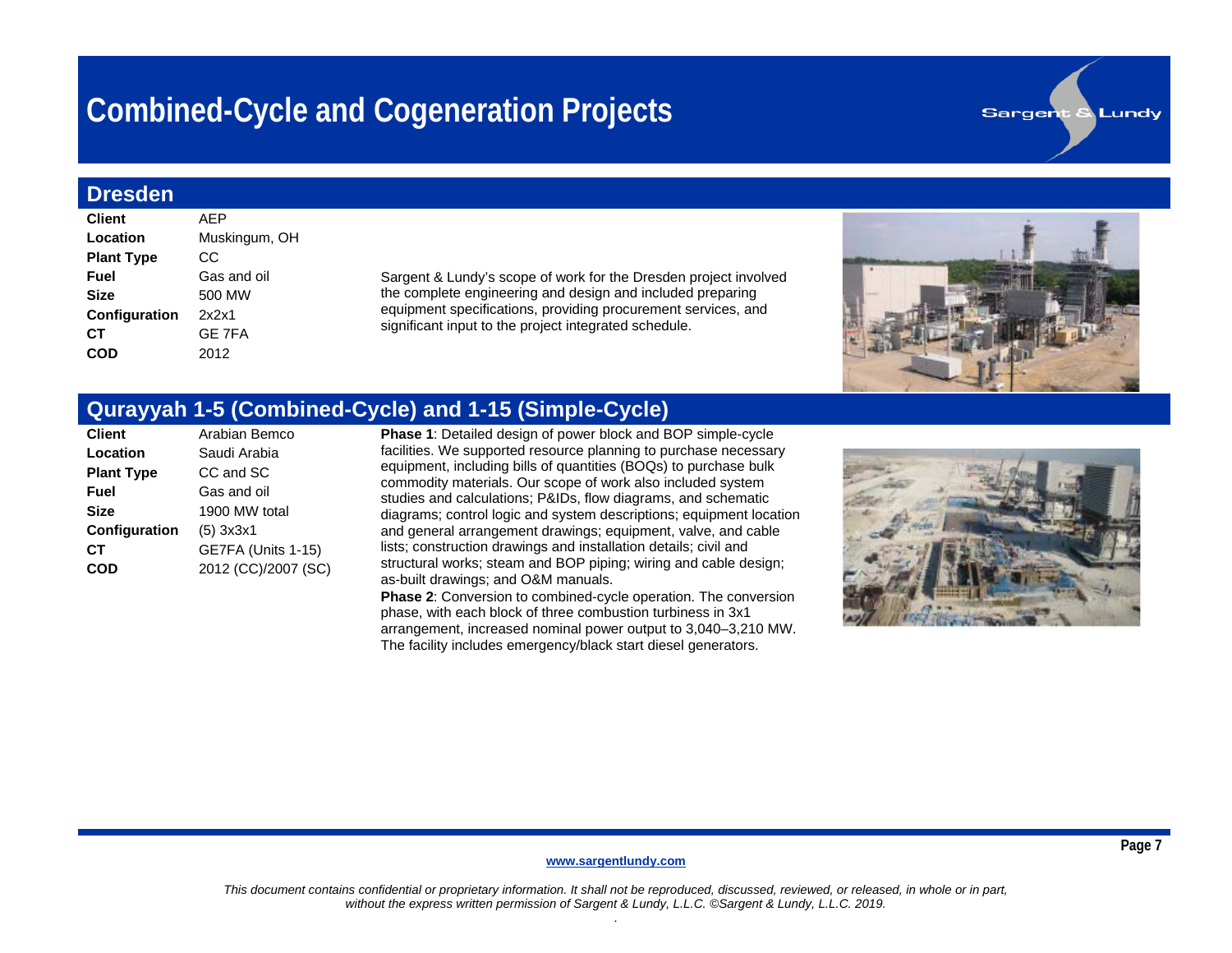### **Surgutskaya 1, 2**

| <b>Client</b>        | <b>Gama Power Systems</b> |
|----------------------|---------------------------|
| Location             | Surgut City, Russia       |
| <b>Plant Type</b>    | СC                        |
| Fuel                 | Natural gas               |
| <b>Size</b>          | 800 MW total              |
| <b>Configuration</b> | (2) 1x1x1                 |
| CТ                   | <b>GE 109FA</b>           |
| COD                  | 2011                      |

The project scope for this new plant in Russia entailed providing detailed engineering and design services. The project included preparation of all equipment specifications, procurement services, and the development of the integrated EPC schedule.

### **Shaturskaya**

| <b>Client</b>        | <b>Gama Power Systems</b> |
|----------------------|---------------------------|
| Location             | Shatura, Russia           |
| <b>Plant Type</b>    | СC                        |
| Fuel                 | Natural gas               |
| <b>Size</b>          | 400 MW                    |
| <b>Configuration</b> | 1x1x1                     |
| CТ                   | <b>GE 109FA</b>           |
| COD                  | 2010                      |

The project scope for this new plant in Russia entailed providing detailed engineering and design services. The project included preparation of all equipment specifications, procurement services, and the development of the integrated EPC schedule.



**Sargent & Lundy** 

#### **[www.sargentlundy.com](http://www.sargentlundy.com/)**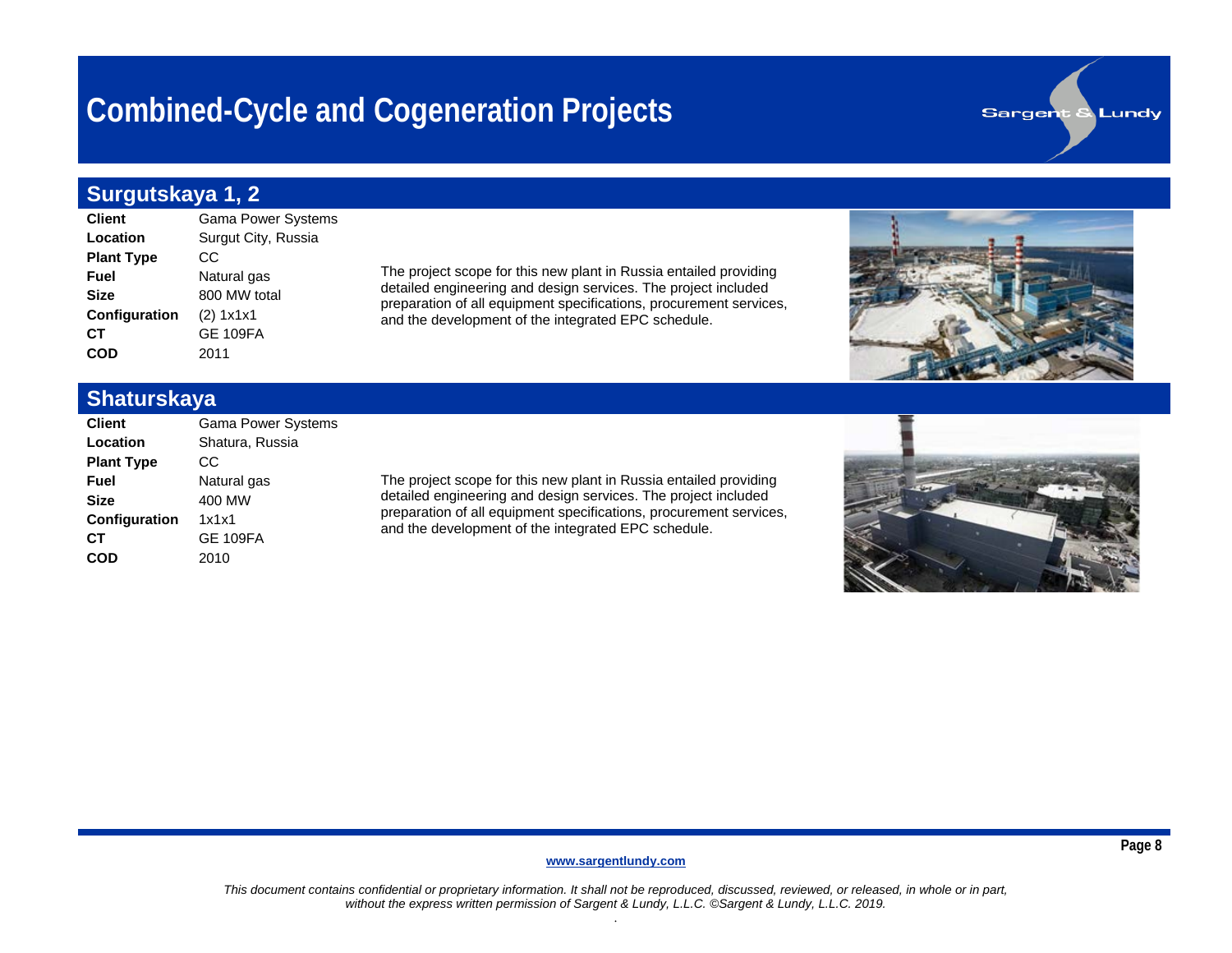### **J. L. Stall**

| <b>Client</b>        | AFP            |
|----------------------|----------------|
| Location             | Shreveport, LA |
| <b>Plant Type</b>    | СC             |
| Fuel                 | Gas            |
| <b>Size</b>          | 540 MW         |
| <b>Configuration</b> | 2x2x1          |
| CТ                   | SWPC 501FD2    |
| COD                  | 2010           |
|                      |                |

The JV of Sargent & Lundy and TIC provided detailed design and engineering services on an EPC basis. Our services included specifications and drawings for construction, erection, commissioning, and startup; procurement and expediting of process equipment; and field engineering services. The project was awarded the Associated Builders and Contractors (ABC) South Texas Chapter's top honor in mega-project category in its annual Excellence in Construction competition. The award was based on overcoming obstacles in project completion, use of innovative quality control and scheduling, and effectiveness of site safety record and safety programs.



**Sargent & Lundy** 

#### **Hillabee**

| <b>Client</b>     | <b>Constellation Energy</b><br>(Exelon) |
|-------------------|-----------------------------------------|
| Location          | Tallapoosa County, AL                   |
| <b>Plant Type</b> | СC                                      |
| Fuel              | Natural gas                             |
| Size              | 740 MW                                  |
| Configuration     | 2x2x1                                   |
| CТ                | <b>SWPC 501G</b>                        |
| COD               | 2009                                    |
|                   |                                         |

The project scope encompassed detailed engineering and design, including site development, civil design, design criteria, P&IDs, piping physical drawings, natural gas yard, power and control cabling, structural steel and foundations, procurement support, onsite field engineering support during construction, and construction/startup support. Construction was postponed in 2003. In 2008, Constellation, the new owner, authorized Sargent & Lundy to restart the engineering effort.



#### **[www.sargentlundy.com](http://www.sargentlundy.com/)**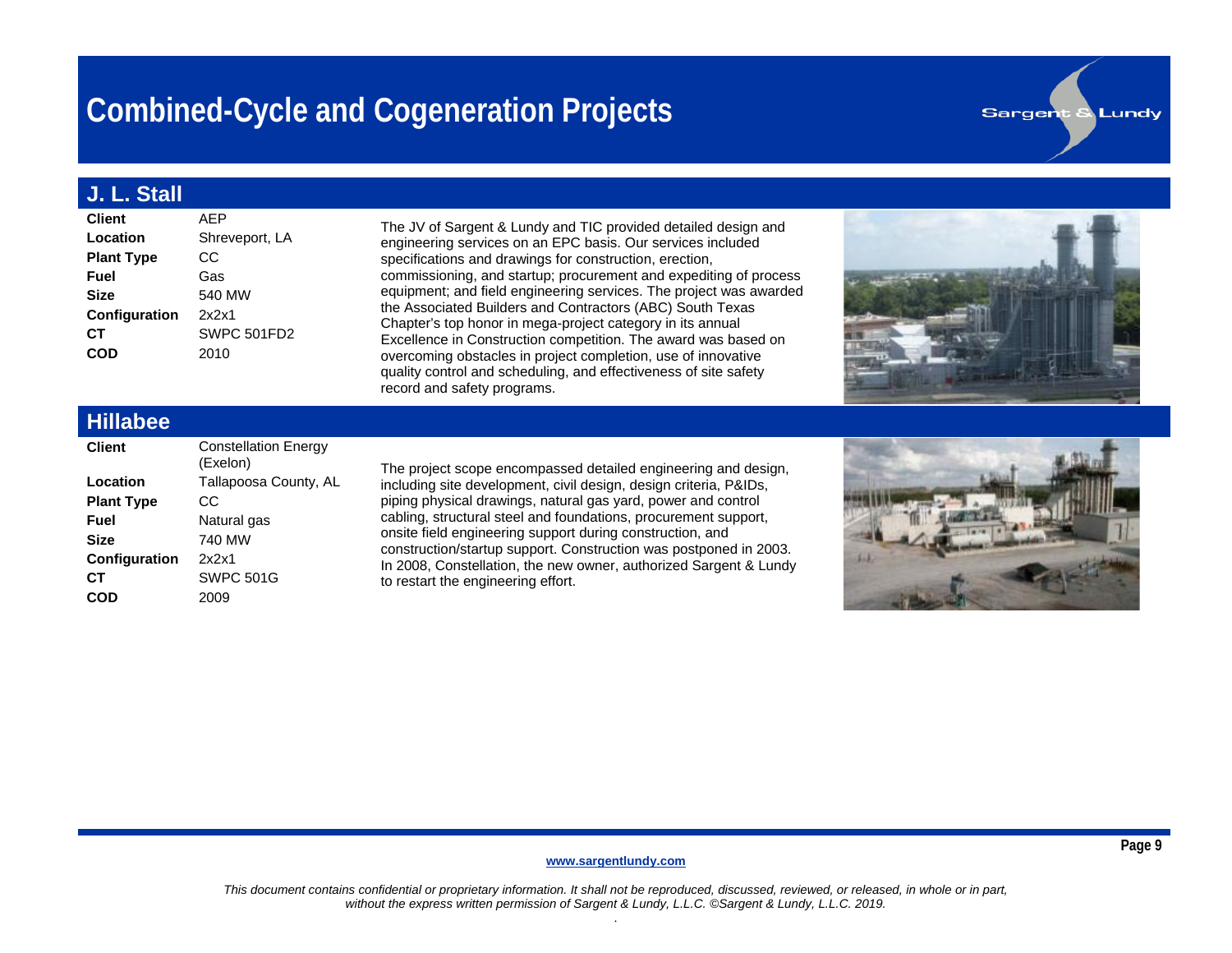#### **Sargent & Lundy**

#### **Riverside Repowering**

| <b>Client</b>        | <b>Xcel Energy</b>     |
|----------------------|------------------------|
| Location             | Minneapolis, Minnesota |
| <b>Plant Type</b>    | CC repowering          |
| Fuel                 | Gas                    |
| <b>Size</b>          | 480 MW                 |
| <b>Configuration</b> | 2x2x1                  |
| CТ                   | <b>GE 7FA</b>          |
| <b>COD</b>           | 2009                   |
|                      |                        |

Located where the original Riverside Units 1-5 once stood, this project retired three existing coal-fired boilers and repowered steam turbine 7 with two combustion turbines, designated as Units 9 and 10, each with a heat recovery steam generator. Sargent & Lundy performed detailed engineering and design, developed procurement specifications, and expedited equipment deliveries. We also designed a 10-acre-foot stormwater surge pond within the limits of the existing coal yard. The river water intake structure for the circulating water system was retrofit with installation of underwater screens to meet Clean Water Act Section 316(b) requirements.



### **Hopkins Repowering**

| <b>Client</b>        | City of Tallahassee |
|----------------------|---------------------|
| Location             | Tallahassee, FL     |
| <b>Plant Type</b>    | CС                  |
| Fuel                 | Gas and oil         |
| <b>Size</b>          | 300 MW              |
| <b>Configuration</b> | 1x1x1               |
| CТ                   | <b>GE 7FA</b>       |
| COD                  | 2008                |
|                      |                     |

Sargent & Lundy initially studied repowering from oil to gas firing in order to reduce fuel costs, improve efficiency through reduced heat rate, and reduce emissions. We were then tasked with evaluating if expediting the conversion two years earlier than planned could be implemented. The study determined that the Unit 2 steam turbine could accommodate two combustion turbines and triple-pressure heat recovery steam generators, enabling a two-phased conversion to match load demand. Sargent & Lundy's Phase 1 services included preliminary engineering, BOP procurement/detailed design, and construction/commissioning support (1x1x1). The Phase 2 conversion to 2x1 was delayed due to installation of 11 (9-MW each) reciprocating engines to replace the retired Unit 1.

- 2011 "Top Gas Plant," *Power Magazine*
- 2009 Pacesetter Plant Award," *Combined Cycle Journal*



#### **[www.sargentlundy.com](http://www.sargentlundy.com/)**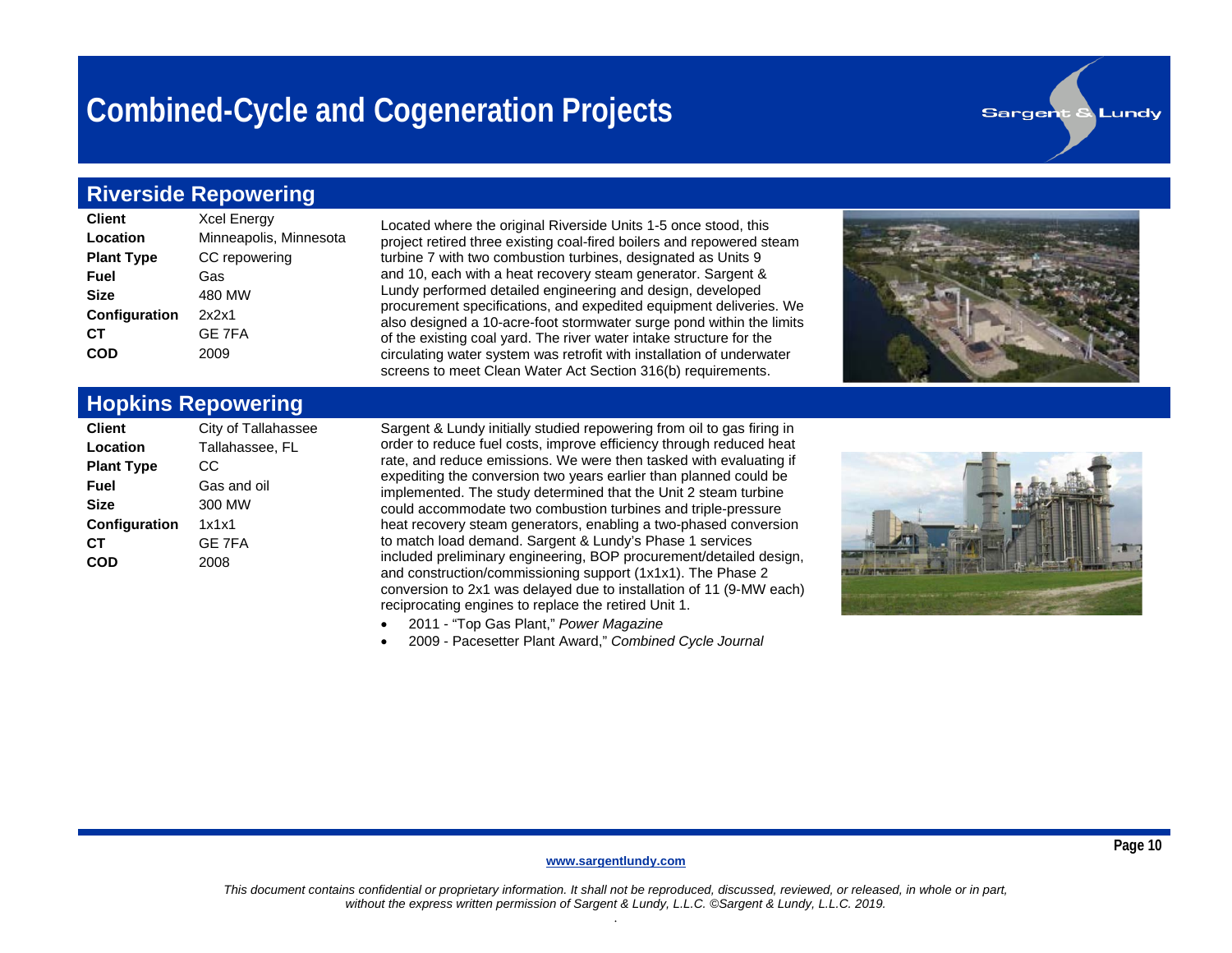### **Kaeng Khoi Block II**

**Client** Mitsui & Co., Ltd. (Mitsui) **Location** Lopburi, Thailand **Plant Type CC Fuel** Gas and oil **Size** 735 MW **Configuration** 2x2x1 **CT** Alstom GT 26B **COD** 2008

Sargent & Lundy supported Mitsui's EPC efforts by preparing the conceptual engineering, including heat balances, cost estimates, and layout system descriptions. We also reviewed the bids from the major OEMs (GE 9FA, MHI 701F, and Alstom GT 26B).



**Sargent & Lundy** 

**[www.sargentlundy.com](http://www.sargentlundy.com/)**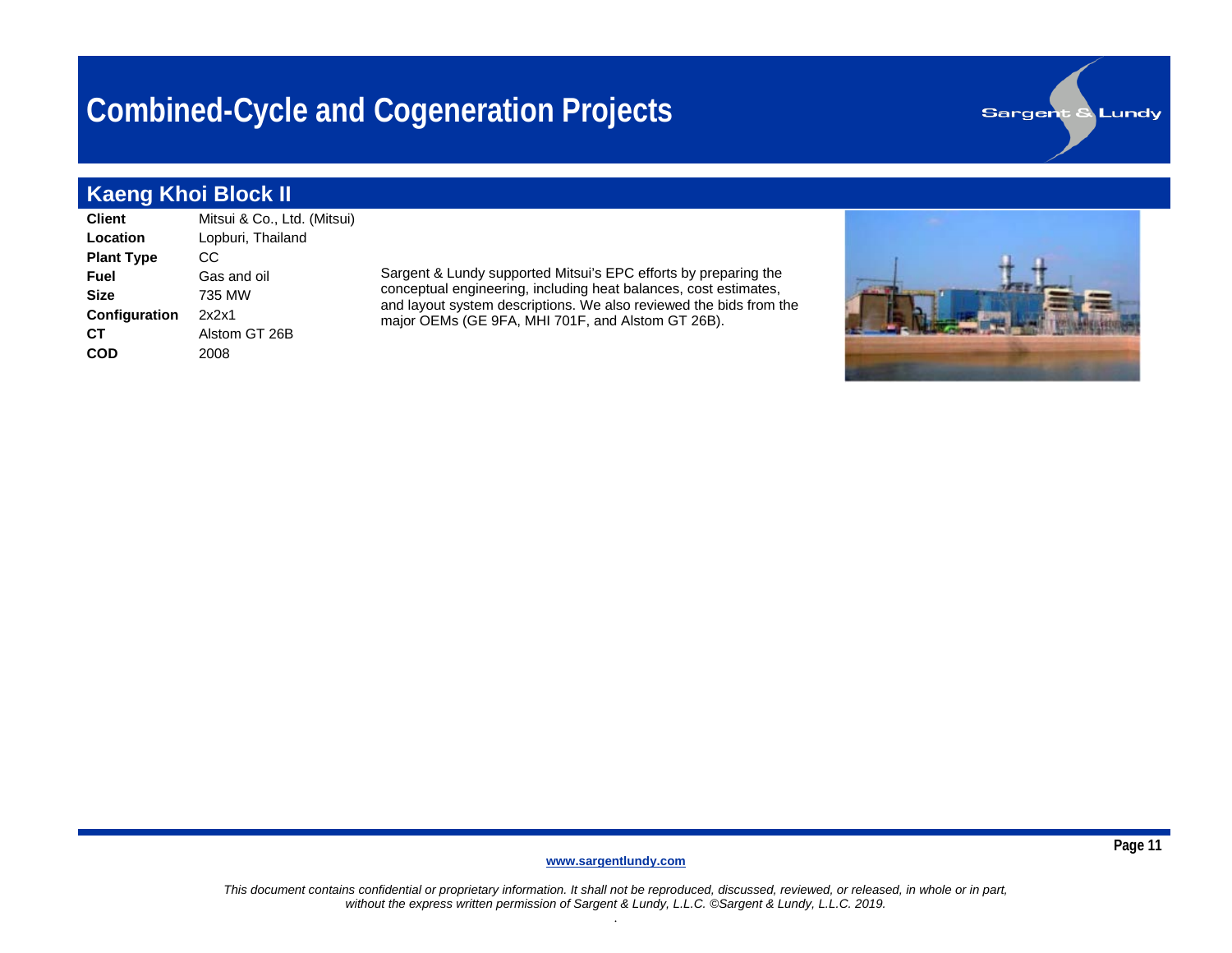## **Simple-Cycle Projects**

#### **Newman 6**

| <b>Client</b>     | El Paso Electric Company |
|-------------------|--------------------------|
| Location          | El Paso, TX              |
| <b>Plant Type</b> | SC                       |
| Fuel              | Natural gas              |
| <b>Size</b>       | 226 MW                   |
| CТ                | MHPSA GT5 M501GAC        |
| con               | 2023                     |

The overall project scope consists of combustion turbine procurement and basic design (P&IDS, single-line diagrams, planning, permitting, and grid interconnect support); BOP equipment specifications and award support; combustion turbine and BOP vendor drawing reviews; detailed engineering and design; construction specifications and award support; and Installation, testing, and start up.



**Sargent & Lundy** 

#### **Astoria Station**

| <b>Client</b>     | Otter Tail Power Company |
|-------------------|--------------------------|
| Location          | Deuel County, SD         |
| <b>Plant Type</b> | SC                       |
| Fuel              | Natural gas              |
| <b>Size</b>       | 250 MW                   |
| CТ                | MHPSA M501GAC            |
| COD               | 2021                     |

This project is a natural gas fired simple-cycle combustion turbine used to provide peaking power. Sargent & Lundy's project scope includes detailed engineering and design for the station, procurement of engineered equipment and construction services, project management, and project controls.



### **Black Dog 6**

| <b>Client</b>     | <b>Xcel Energy</b>    |
|-------------------|-----------------------|
| Location          | <b>Burnsville, MN</b> |
| <b>Plant Type</b> | SC                    |
| Fuel              | Natural gas           |
| <b>Size</b>       | 214.8 MW (net)        |
| CТ                | <b>GE 7FA.05</b>      |
| COD               | 2018                  |

Sargent & Lundy's project scope encompassed the detailed BOP design, which included technical equipment procurement specifications; multiple installation specifications; bid evaluations; and specification conformance services. The new combustion turbine was installed on the existing Unit 4 steam turbine pedestal in the existing turbine building, which was modified to support the new combustion turbine. The new combustion turbine exhaust system, including transition duct, expansion joint, and stack with silencer, was installed where the former Unit 4 pulverized coal-fired boiler was demolished. The exhaust system penetrates the boiler building roof and is top-supported from the existing boiler support steel. A new natural gas pipeline was brought to the site to support the new simple-cycle unit and the existing 1x1x1 combined-cycle unit.



#### **[www.sargentlundy.com](http://www.sargentlundy.com/)**